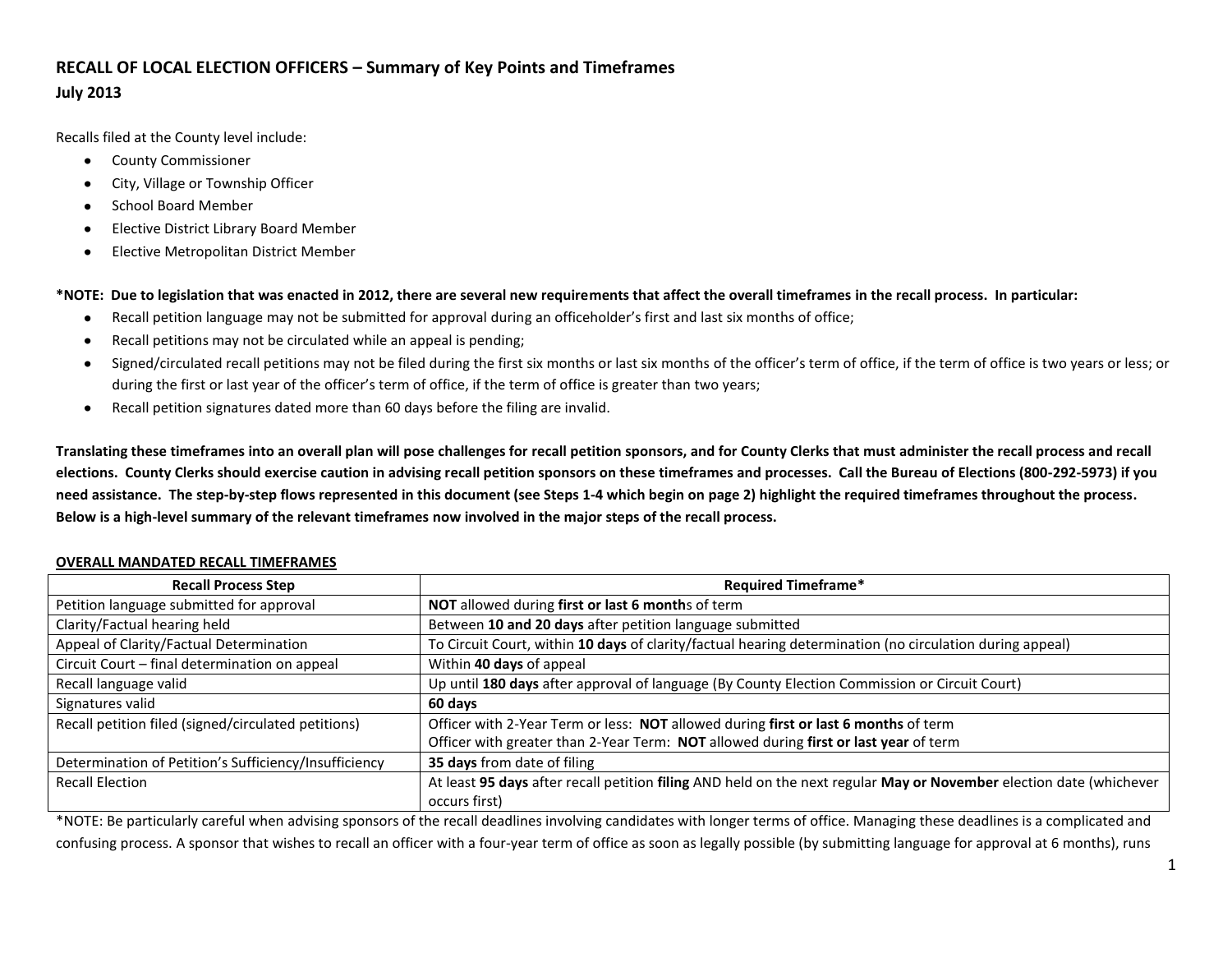risks with respect to the expiration of the approved timeframe for the petition language (180 days, or approximately 6 months), restrictions on filing signed/circulated petitions (must be in office for at least 1 year), and valid timeframes for collecting signatures (signatures must be collected within 60 days of filing signed/circulated petitions).

# **Step 1: Submission of Recall Petition Language; Conducting the Clarity/Factual Hearing**

\*Petition language is submitted to the County Clerk in the county **where the officer resides**, before the recall petition may be circulated.

\*Petition sponsor must be registered to vote in the electoral district represented by the officer.

\*Petition language (reasons for recall) must be submitted on approved recall petition form (city/township form). This form is used for all recall candidates, including school board members (the heading must identify the office of school board member).

\*Each reason for recall must be factual and clear, and must be based on the officer's conduct during his/her current term of office.

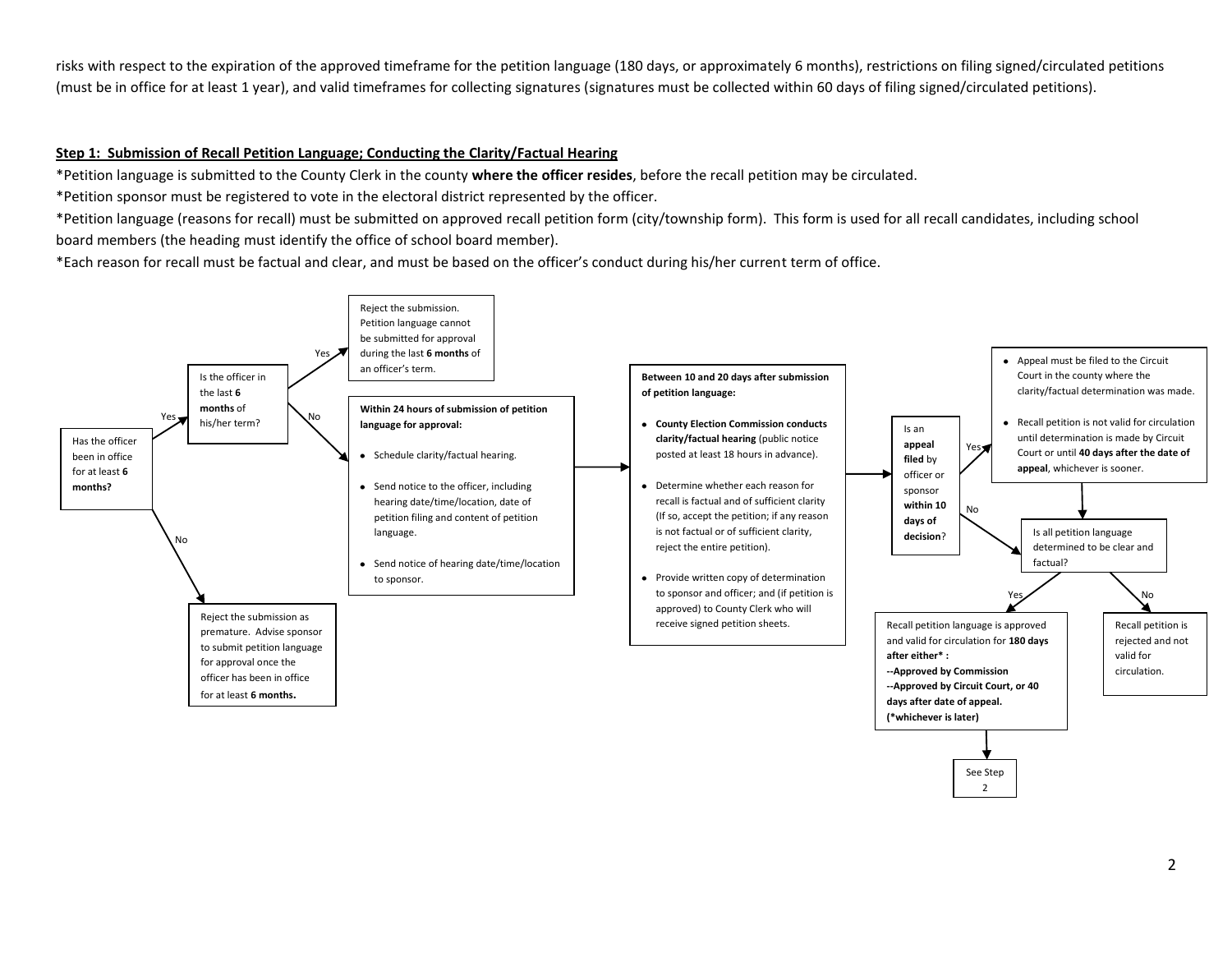### **Step 2: Preparation and Circulation of Recall Petitions**

\*If the County Election Commission approves a recall petition for clarity/factuality and the 10-day appeal period has elapsed; OR any appeal to the Circuit Court has concluded (or 40 days has elapsed since the filing of the appeal), the petition sponsors are free to circulate their petition. \*Signatures on a recall petition dated more than **60 days** before the filing of the petition are **invalid**.

- Recall petitions must conform to the specifications prescribed by the Secretary of State.
- The county clerk is required to supply a blank recall petition form upon request. Reproductions of these forms must be two-sided.
- A separate petition must be circulated for each officer who is being recalled.
- The reasons for the recall printed on the recall petition must be exactly the same as the reasons approved by the County Election Commission (or the Circuit Court, if an appeal was filed).

## **PETITION FORM CIRCULATING RECALL PETITIONS SIGNERS OF RECALL PETITIONS REQUIRED NUMBER OF SIGNATURES:**

- Recall petitions are circulated within the district  $\bullet$ represented by the officer whose recall is sought.
- A circulator of a recall petition does not have to be registered to vote and need not reside in the electoral district.
- Before a recall petition can be circulated, the circulator must complete the "heading" of each petition sheet by filling in:
- -- The county and city or township where the sheet will be circulated
- -- The name of the officer whose recall is sought -- The title of the office
- -- The office district (if appropriate) -- The exact reasons for recall approved by the County Election Commission or Circuit Court.
- The sheet may not contain signatures of voters who live outside the city or township specified in the heading.
- Recall petitions shall not be circulated on a "countywide" petition form.
- A circulator shall *not* leave a recall petition unattended in a public place; all signatures must be signed in the presence of the circulator.
- After gathering the last signature he/she intends to collect, the circulator must complete, sign and date the "circulator's certificate" on the petition sheet. Circulators must indicate their residence address and city or township of residence on the circulator's certificate. Signatures on a sheet which are dated after the date on the circulator's certificate are not valid.

- Signers of recall petitions must be registered to vote in the electoral district of the official whose recall is sought.
- Each signer must list his or her:
	- -- Signature
	- -- Address
	- -- Date of signing
- If the recall petition is circulated within a city or school district that crosses county lines, each signer must be instructed to sign on a petition sheet with the name of his or her county and jurisdiction of residence in the heading.
- All signatures must be signed in the presence of the circulator.
- A signer is not permitted to sign, date or enter the address for anyone else. For example - an individual may not sign for his or her spouse.
- A signer is not permitted to use ditto marks for address or date.

- The number of signatures needed to trigger a recall election is **25%** of the votes cast in the **officer's district for** *all*  **candidates for the office of Governor** in the last gubernatorial general election.
- Upon written request, the County Clerk is required to supply the minimum number of valid signatures needed on the petition. The figure must be calculated and delivered to the requestor within **five days** after the county clerk's receipt of the request. (If the fifth day falls on a Saturday, Sunday or holiday, the County Clerk has until the following business day to honor the request.)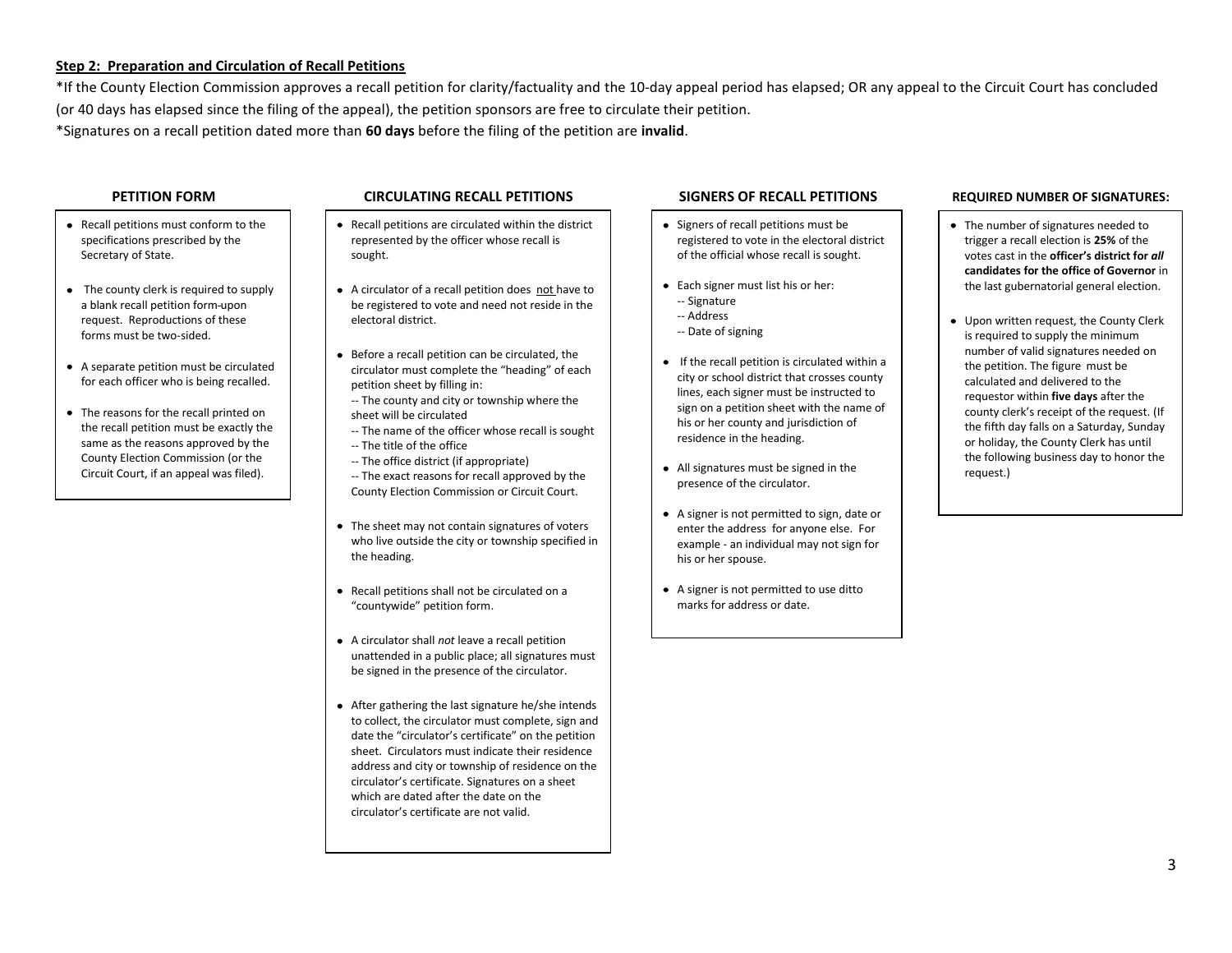## **Step 3: Acceptance and Checking of Recall Petitions**

\*After the sponsors of a recall effort have collected more than the required number of signatures on their petition, the petition filing takes place. \*Petitions are filed with the County Clerk; if the officer's district encompasses more than one county, the petition is filed with the county with the greatest number of registered voters in the electoral district.

\*The petition must be complete when it is filed; the filer cannot submit additional petition sheets at a later hour or date.

\*Petitions must be filed within 180 days of language approval.

# **REMINDER: A recall petition that has been circulated for signatures cannot be filed:**

**1) During the first six months or last six months** of the officer's term of office, if the term of office is **two years or less 2) During the first or last year** of the officer's term of office, if the term of office is **greater than two years**

| <b>Notify Affected Officer</b>                                                                                                                                                                                                                                                                                                                                                                                                                                                                                       | <b>Conduct Preliminary Check</b>                                                                                                                                                                                                                                                                                                                                                                                                                                                                                                                                                                                                                                                                                                                                                                                                                                                                                     | <b>Local Registration Checks</b>                                                                                                                                                                                                                                                                                                                                                                                                                                                                                                                                                                                                                                                                                                                                                                                                                                                                                                                                                                                  | <b>Process Signature Challenges</b>                                                                                                                                                                                                                                                                                                                                                                                                                                                                                                                                                                                                                                                                                                                                                                                                                                                              | <b>Final Petition Review</b>                                                                                                                                                                                                                                                                                                                                                                                                                                                                                                                                                                                                  |
|----------------------------------------------------------------------------------------------------------------------------------------------------------------------------------------------------------------------------------------------------------------------------------------------------------------------------------------------------------------------------------------------------------------------------------------------------------------------------------------------------------------------|----------------------------------------------------------------------------------------------------------------------------------------------------------------------------------------------------------------------------------------------------------------------------------------------------------------------------------------------------------------------------------------------------------------------------------------------------------------------------------------------------------------------------------------------------------------------------------------------------------------------------------------------------------------------------------------------------------------------------------------------------------------------------------------------------------------------------------------------------------------------------------------------------------------------|-------------------------------------------------------------------------------------------------------------------------------------------------------------------------------------------------------------------------------------------------------------------------------------------------------------------------------------------------------------------------------------------------------------------------------------------------------------------------------------------------------------------------------------------------------------------------------------------------------------------------------------------------------------------------------------------------------------------------------------------------------------------------------------------------------------------------------------------------------------------------------------------------------------------------------------------------------------------------------------------------------------------|--------------------------------------------------------------------------------------------------------------------------------------------------------------------------------------------------------------------------------------------------------------------------------------------------------------------------------------------------------------------------------------------------------------------------------------------------------------------------------------------------------------------------------------------------------------------------------------------------------------------------------------------------------------------------------------------------------------------------------------------------------------------------------------------------------------------------------------------------------------------------------------------------|-------------------------------------------------------------------------------------------------------------------------------------------------------------------------------------------------------------------------------------------------------------------------------------------------------------------------------------------------------------------------------------------------------------------------------------------------------------------------------------------------------------------------------------------------------------------------------------------------------------------------------|
| <b>Upon petition filing:</b><br>• County Clerk should<br>immediately attempt to<br>notify the affected officer by<br>phone.<br>• County Clerk forwards written<br>notice to the officer no later<br>than the next business day.<br>Notice includes:<br>$\circ$ Date and time of filing<br>o Officer's right to examine<br>petition and purchase<br>copies<br>o Officer's right to challenge<br>signatures, including the<br>deadline for signature<br>challenges (30 days after<br>filing)<br>Registration<br>Checks | Within 7 days of petition filing, County<br>Clerk conducts preliminary check,<br>consisting of:<br>• Sheet Checks:<br>o Proper petition form<br>o Proper completion of circulator<br>certificate (zip, printed name not<br>required)<br>o Proper completion of heading<br>o Language matches approved petition<br>language<br>• Signature Checks:<br>o Complete address (zip not required)<br>o Date of signing is not after date on<br>circulator certificate<br>o Date is not earlier than language<br>approval date<br>O Date is not older than 60 days before<br>filing<br>o No ditto marks for address or date<br>o Address or date cannot appear to be<br>entered by someone other than signer<br>Does petition contain sufficient number<br>of signatures after preliminary check?<br>Yes<br>No<br>Proceed to Local<br>County Clerk notifies sponsor<br>of insufficiency in writing,<br>with copy to officer. | • County Clerk forwards original petition<br>sheets* that passed preliminary checks to<br>clerk of city, township or village where the<br>sheets were circulated. Code signatures<br>that are invalid and provide instructions<br>to:<br>o Check registration of all signers who<br>were not eliminated in preliminary<br>check<br>o Complete local "Clerk's Certificate" on<br>reverse side of each sheet<br>*County Clerk secures copy of petition in<br>clerk's office<br>• County Clerk advises local clerks of<br>required timeframes for completing<br>registration checks (15 days after receipt<br>of petition sheets, or 22 days after<br>petition filing)<br>• Local clerks conduct registration checks<br>using QVF or jurisdiction's original records<br>(master cards). Code invalid signers and<br>circulators (for those not already<br>eliminated in the preliminary check)<br>• Local clerk completes "Clerk Certificate"<br>on reverse side of sheet and returns the<br>sheets to County Clerk. | • NOTE: An officer whose recall is sought<br>must have at least 8 calendar days after<br>the local clerks complete registration<br>checks to review the clerks' findings and<br>file challenges, if desired.<br>• Officer whose recall is sought may submit<br>written challenges within 30 days after<br>recall petition filing. Officer may<br>challenge the:<br>o Authenticity of a signature on the<br>recall petition<br>o Registration of an elector whose name<br>appears on the recall petition<br>• County Clerk:<br>o Forwards each challenged signature<br>not already excluded to the<br>appropriate local clerk.<br>o Instructs the local clerk to check the<br>challenged signature against the<br>jurisdiction's registration records.<br>○ Asks for immediate return of the<br>results of the signature check.<br>• Local clerks provide findings to County<br>Clerk in writing. | County Clerk completes final<br>review of recall petition no later<br>than the 35 <sup>th</sup> day after the<br>petition filing date.<br>Does recall petition contain a<br>sufficient number of valid<br>signatures?<br>No<br><b>County Clerk notifies</b><br>sponsor of insufficiency<br>in writing, with copy to<br>officer.<br>Yes<br>County Clerk calls special<br>election to be conducted on the<br>next regular election date that<br>is:<br>1) At least 95 days after the<br>date the recall petition was<br>filed, and<br>2) Falls on the May or<br>November regular election<br>4<br>date, whichever occurs first. |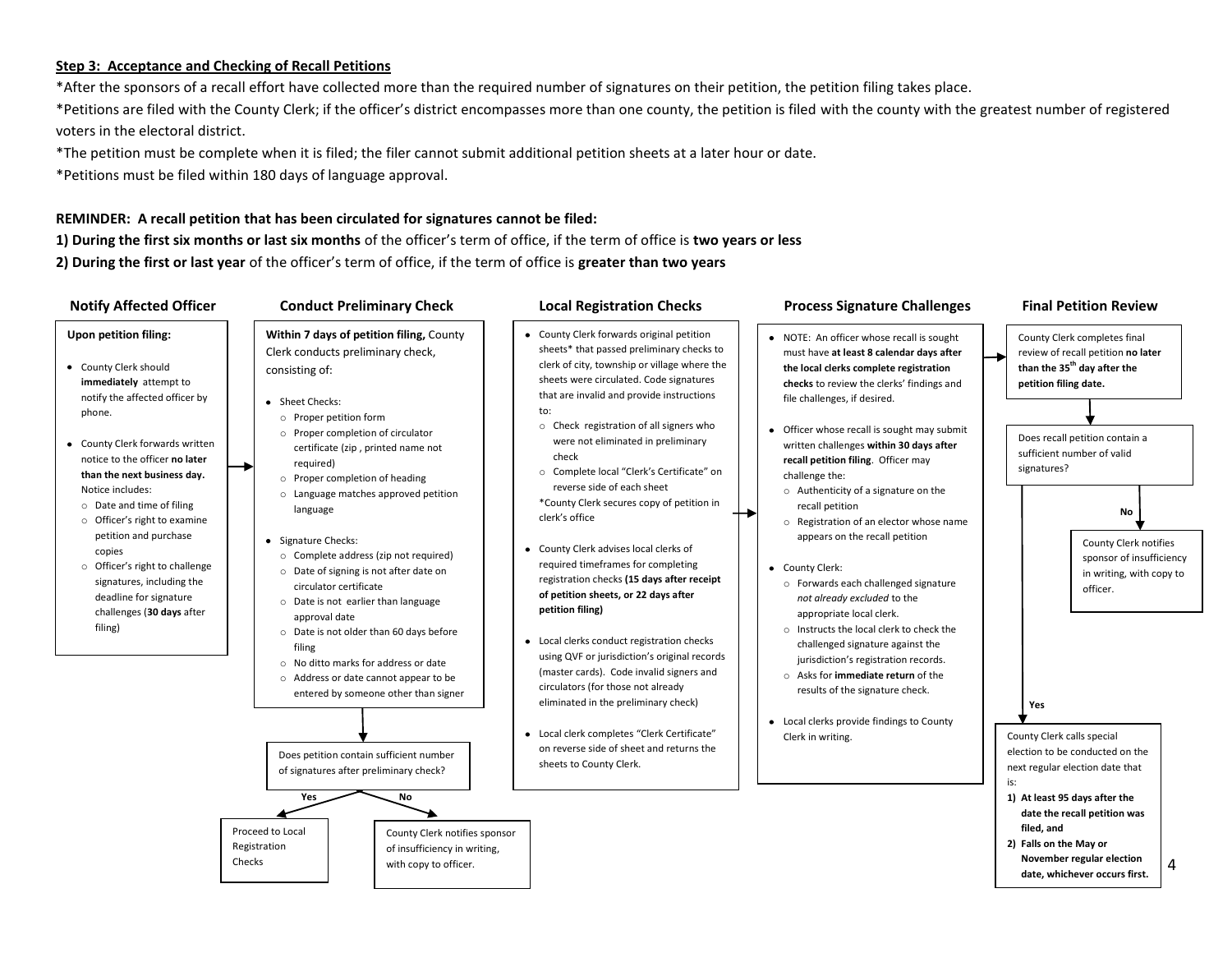## **Step 4: The Recall Election**

Legislative changes took effect in late 2012 which essentially changed the concept of a recall election from a two-election process (if the recall was successful) to combining the concepts of a recall election and a special election to fill the possible resulting vacancy. That is, there is now a single recall election to fill the partial (remaining) term of office for the official subject to the recall, with the incumbent automatically made a candidate in the election unless he/she withdraws within **10 days** after the filing of the recall petition. There is one election and the candidate who receives the highest vote total is elected to serve the remainder of the unexpired term. There is no primary.

## **When is the Recall Election?**

**The County Clerk calls the special election to be conducted on the next regular election date that is:**

- **1) At least 95 days after the date the recall petition was filed, and**
- **2) Falls on the May or November regular election date, whichever occurs first**

For example: a recall petition filed on April 1, 2014 which is determined to contain a sufficient number of valid signatures would trigger a November 4, 2014 recall election.

#### **Who are the Candidates?**

**Incumbent**

**Non-I** 

| The officer whose recall is sought is<br>automatically listed as a candidate in the<br>recall election, unless he/she withdraws |                             | Partisan office: Incumbent's political party shall nominate<br>a candidate for office, in accordance with the procedures<br>outlined on the next page. |
|---------------------------------------------------------------------------------------------------------------------------------|-----------------------------|--------------------------------------------------------------------------------------------------------------------------------------------------------|
| within 10 days of the filing of the recall                                                                                      | If the incumbent withdraws: |                                                                                                                                                        |
| petition (note: not within 10 days of the                                                                                       |                             | Nonpartisan office: Candidates file a nonpartisan                                                                                                      |
| determination of the recall petition's                                                                                          |                             | nominating petition containing at least 10% of the                                                                                                     |
| sufficiency)                                                                                                                    |                             | required number of signatures for the electoral district                                                                                               |
|                                                                                                                                 |                             | (MCL 168.544f or 168.303 [school board]), OR a \$100 filing                                                                                            |
|                                                                                                                                 |                             | fee. The filing deadline elapses at 4:00 p.m. on the 10 <sup>th</sup>                                                                                  |
|                                                                                                                                 |                             | day following the issuance of the call for a recall election.                                                                                          |

|          | Partisan office: For partisan offices, candidates are nominated by the appropriate political party unit as described on the next page. The filing deadline elapses at 5:00<br>p.m. on the 10 <sup>th</sup> day following the issuance of the call for a recall election.                                                                                         |
|----------|------------------------------------------------------------------------------------------------------------------------------------------------------------------------------------------------------------------------------------------------------------------------------------------------------------------------------------------------------------------|
| ncumbent | Candidates without political party affiliation may file a qualifying petition with at least 10% of the number of signatures required under MCL 168.544f by 5:00 pm on the<br>$10th$ day after the call for the recall election is issued.                                                                                                                        |
|          |                                                                                                                                                                                                                                                                                                                                                                  |
|          | Nonpartisan office: Candidates file a nonpartisan nominating petition containing at least 10% of the required number of signatures for the electoral district (MCL<br>168.544f or 168.303 [school board]), OR a \$100 filing fee. The filing deadline elapses at 4:00 p.m. on the 10 <sup>th</sup> day following the issuance of the call for a recall election. |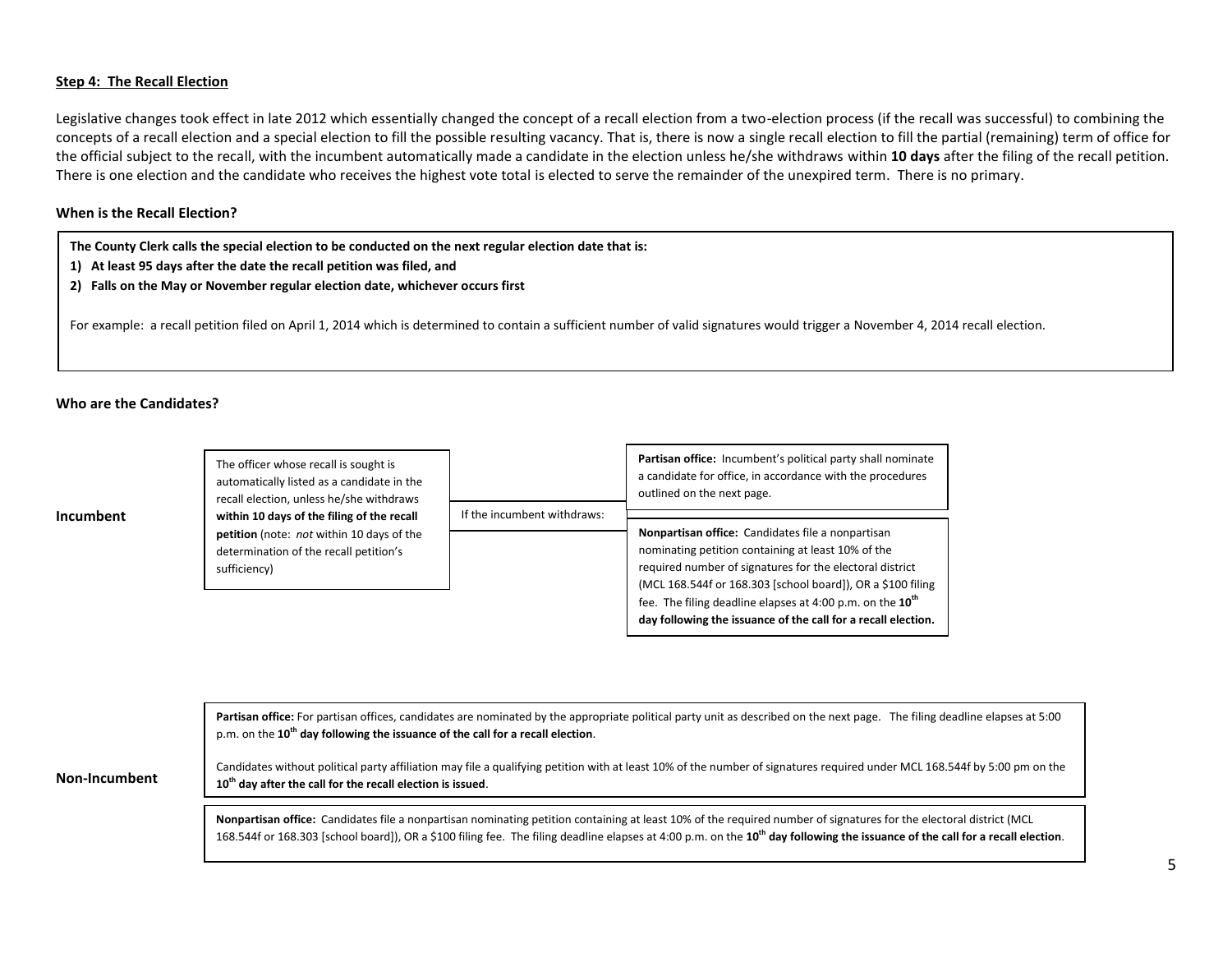# **NOMINATION OF PARTISAN CANDIDATES FOR RECALL ELECTION (OTHER THAN INCUMBENT)**

**COUNTY COMMISSIONER AND DISTRICT OFFICE WITHIN AN ELECTORAL DISTRICT OF A SINGLE COUNTY**

The political party's county executive committee nominates a candidate for the office.

#### **DISTRICT OFFICE WITHIN AN ELECTORAL DISTRICT IN PART OF A SINGLE COUNTY**

**(Example: a citywide office such as Mayor in a city that conducts partisan elections)**

- If 3 or more members of the political party's county executive committee reside in the electoral district, those members shall nominate a candidate.
- If 2 or fewer members of the political party's county executive committee reside in the electoral district, the political party's entire county executive committee shall nominate a candidate.

**DISTRICT OFFICE THAT LIES IN 2 OR MORE COUNTIES**

**(Example: a city office in a city that conducts partisan elections and lies in 2 or more counties)**

Members of the political party's several county executive committees residing in those portions of the counties that are in the electoral district shall nominate a candidate.

#### **WARD OR TOWNSHIP OFFICE**

**(Example: an office elected by ward in a city that conducts partisan elections; an elective township office)**

- $\bullet$  If 3 or more members of the political party's county executive committee reside in the ward or township, those members shall nominate a candidate.
- $\bullet$  If 2 or fewer members of the political party's county executive committee reside in the ward or township, the political party's entire county executive committee shall nominate a candidate.